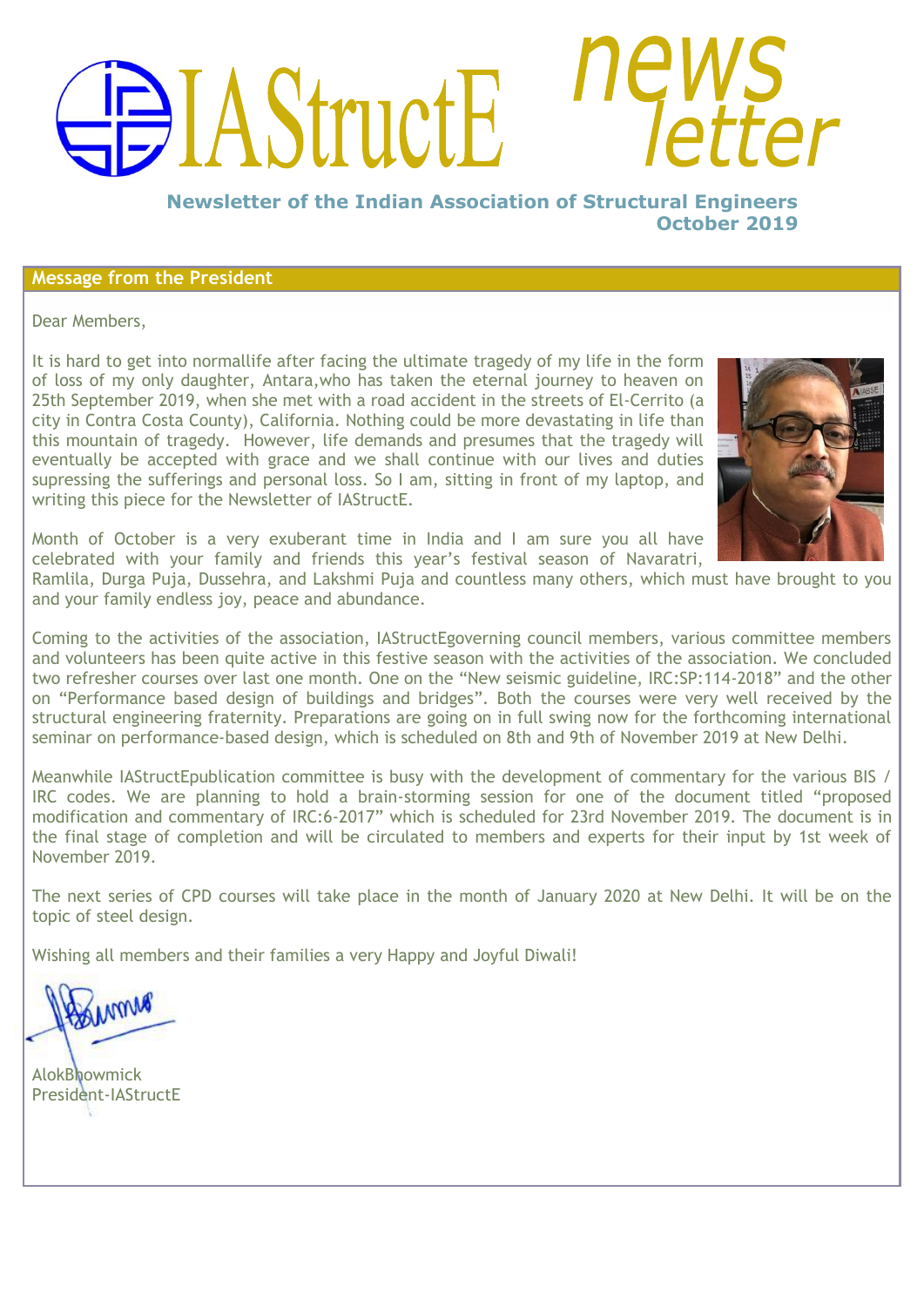| <b>IAStructEPublication Committee</b>                                                                                                                                                                                     | <b>Newsletter Editorial Team</b>                                                                                                                                      |
|---------------------------------------------------------------------------------------------------------------------------------------------------------------------------------------------------------------------------|-----------------------------------------------------------------------------------------------------------------------------------------------------------------------|
| Chairman : Er. Manoj Mittal<br>Members : Er. AlokBhowmick<br>Er. (Dr) S. Chatterjee<br>Er. (Dr)Abhay Gupta<br>Er. A. K. Sharma<br>Prof. Pradeep K. Ramancharala<br>Er. Rajiv Ahuja<br>Er. Amandeep Garg<br>Er. Anal Sheth | <b>Chief Editor</b><br>: Er. Anal Sheth<br>Editorial team members: Er. Manoj Mittal<br>Er. Bhavin Shah<br>Er. Rajiv Ahuja<br>Er. Maulesh Shah                         |
| <b>Newsletter Contents</b>                                                                                                                                                                                                |                                                                                                                                                                       |
| <b>Technical lectures</b><br>$\mathbb{R}^n$<br>Refresher courses<br>Forthcoming events<br>П<br><b>IAStructE Student Chapter</b><br>ш                                                                                      | <b>IAStructE</b> Journal: Call for articles<br>ш<br>Short article<br>ш<br>Newsletter Advertisement<br>ш<br><b>About IAStructE</b><br>ш<br>Membership Information<br>Ш |
| <b>Technical Lecture on Wind Engineering</b>                                                                                                                                                                              |                                                                                                                                                                       |
| Technical Lecture by BallaVenukumar, Country<br>Head/Wind Engineering specialist, CPP Wind                                                                                                                                |                                                                                                                                                                       |

Engineering & Air Quality Consultants on the topic "Wind Engineering on High Rise Buildings and civil Structures: Wind Tunnel Studies, Comparison with IS875 code and Recommendations" was organized on 24th October 2019 at New Delhi.





# **Refresher Course on "Performance Based Design for Buildings & Bridges"**

The Refresher Course on "Performance Based Design for Buildings & Bridges" was organized from 14th September 2019 to 19th October 2019 at PHD House, New Delhi. This was a 22 hours course with a lecture held on every Saturdays. Mr Vipul Ahuja, Vice President (North) IAStructE was the Course Coordinator. The course was sponsored by Taylor Devices India and Mageba Bridge Products Pvt Ltd. It was attended by 55 delegates. The course was very well appreciated by all the participants. Lectures were delivered by the following eminent speakers:

- Mr. Vipul Ahuja, Vice President (North) IAStructE& CEO & Director, Ahuja Consultants P Ltd
- Dr. D. R. Sahoo, Associate Professor, Civil Engineering Department, IIT Delhi
- Dr. Yogendra Singh, Professor, Railway Bridge Chair, Department of Earthquake Engineering, IIT Roorkee
- Mr. Sandeep Donald Shah, Country Head & MD-Taylor Devices India
- Dr. MiteshSurana, Assistant Professor, Civil Engineering Department, IIT Ropar
- Dr. MeeraRaghunandan, Assistant Professor, Structural Engineering, IIT Bombay
- Prof Vasant Matsagar, Dogra Chair Professor (Structural Engg.), IIT Delhi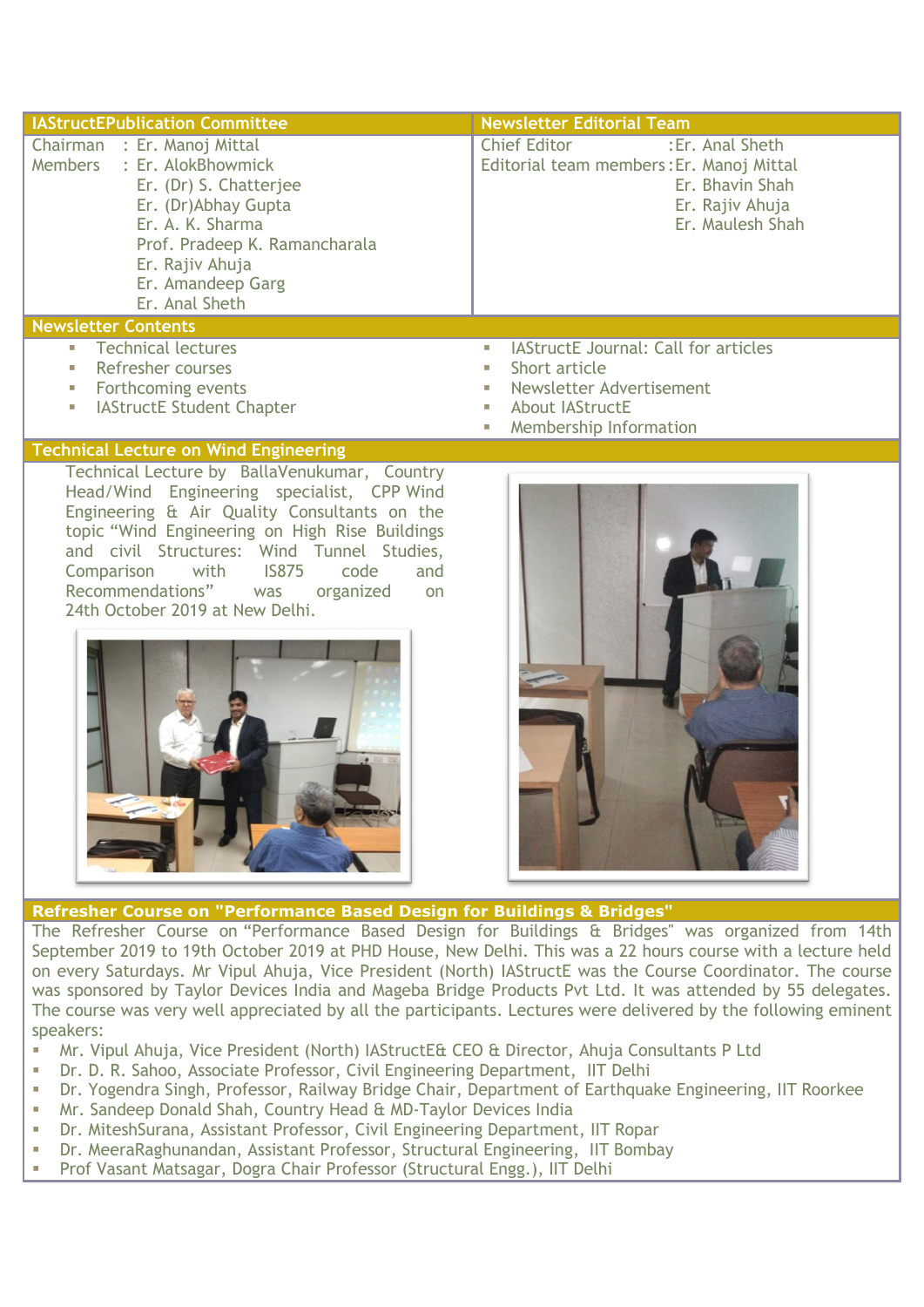



### **Forthcoming event**

IAStructE is organizing a two day International Seminar on "Performance Based Design of Buildings & Bridges for Enhanced Seismic Resilience" during 08 – 09 November 2019 at PHD House, New Delhi. Registration fee shall be Rs. 10,000/- for IAStructE/CEAI members, Rs.12,000/- for non-members and Rs 6,000/- for Students. The GST @ 18% will be applicable on the Registration fee. The registration will remain open till the seats are available. Please note that the registration shall be done on first come first serve basis. For any details please contact Mr. VikasVerma, Manager IAStructE, Tel: 011-45794829, Email: [iastructe@gmail.com.](mailto:iastructe@gmail.com) For downloading the Announcement & Brochure please visit iastructe.co.in or click on the following link <http://www.iastructe.co.in/Announcement-International-Seminar.pdf>

IAStructE is organizing a Workshop-cum-Brain Storming Session on draft explanatory handbook on IRC:6- 2017 prepared by IASTRUCTE on 23rd November 2019 at PHD House, New Delhi to discuss/review this document. There is no registration fee. All interested colleagues / academicians / practicing structural engineers should register through the link [\(http://iastructe.co.in/volumes\)](http://iastructe.co.in/volumes) to CONFIRM their participation for the workshop. This document may be downloaded by registering on this link.

# **IAStructE Student Chapter at CEPT University**

The student chapter of IAStructE at CEPT University, Gujarat is undergoing detailed planning of its activities that will include expert sessions and interactions, software learning sessions, short technical courses, visits and competitions. In addition they are in process of forming a platform where they can share the concerns of fresh engineers such as internship, knowhow and placement. The activities organized by the student chapter are open for structural engineering students of all institutes and engineers with 0 to 2 years of experience. On the launch of this platform, the various activities that are organized will be shared for outreach.

The following courses are planned for structural engineering students and early age professionals (less than 2 years" experience) from January 2020 who may want to venture into specific structural engineering domains as a specialization:

- 1. Design of tall buildings
- 2. Structural audit of heritage structures

Each of the courses is an 8 full-day module to be offered over weekends in the month. The details of the courses will be declared in the forthcoming newsletter of IAStructE.

# **Call for articles**

The Chairman and other members of the SED Editorial Board invite article contributions for the quarterly journal of the Indian Association of Structural Engineers, the Structural Engineering Digest.

Write to [iastructe@gmail.com](mailto:iastructe@gmail.com) for

- Journal subscription
- Article Submission
- Sponsored Advertisement

Deadline for submission in next issue: 1<sup>st</sup> Jan 2020. Submission template and ethics statement can be availed by emailing [iastructe@gmail.com.](mailto:iastructe@gmail.com)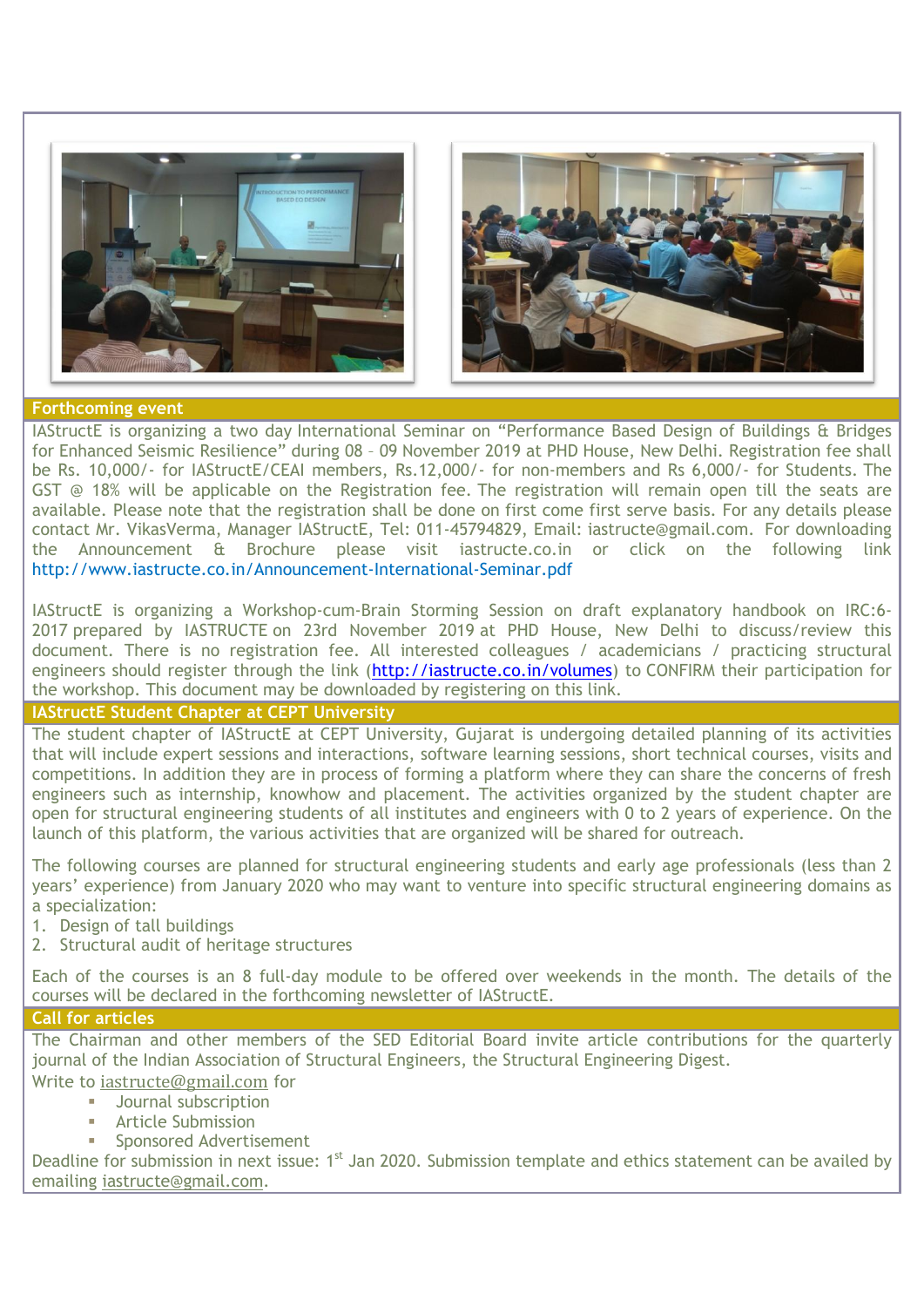# **Short article**

*New thoughts for the old: Structural Engineering of heritage monuments and historical constructions*

Lately, the heritage structures of India have started attracting more attention from the local authorities in various cities and state and national government. The walled city of Ahmedabad has also been recognized internationally asthe first city in India to get World Heritage City status and third in Asia after Bhaktapur (Nepal) and Galle (Sri Lanka). Similarly, the pink city of Jaipur got this recognition and many other cities may be rightfully underway to these recognitions through various national and international programs. Maybe late, but catching attention anyways not just by way of tourism but also from the architectural, structural and civil engineering fraternity who are seriously concerned about their conservation, preservation and safety.

Internationally, structural engineering programs with specialization in heritage monuments have been very popular. It seems this trend will or should make it into the Indian education system as well quite soon. Typically, these programs cover the history and cultural value, structural analysis techniques, seismic behavior, inspection and diagnosis, repairing and strengthening techniques and restoration and conservation of materials.

Based on interactions with the Ahmedabad municipal corporation officials and officers of the Ahmedabad heritage trust, it was revealed that many structures (buildings) in the old city of Ahmedabad are classified under various heritage categories. It would be a normal tendency for an owner to sell his house to another for better housing prospects. Efforts are done to control the sale and reuse of the building as well as the rehabilitation of these buildings especially if it falls under heritage category through approval by the corporation. The objective of intervening between direct sale and development is to ensure that appropriate rehabilitation techniques are followed both for preserving the heritage value as well as for the structural stability. A small investigation by our team revealed some past building cases where structural steel frame type system had been adopted internally to serve as a load carrying mechanism whereas the old timber elements were still kept for the look of the heritage. However, it is also important to note that old city buildings are located in close proximity to each other just like a pack of cards and therefore strengthening or weakening of even one building can affect the neighboring structures and make way for progressive collapse at the time of seismic conditions. It is also interesting to note that many of these buildings do not have a foundation. Also most of them have a basement water harvesting tank. It is also awe-inspiring to note that in event of major earthquakes in the city, no collapse or major damage was recorded in the old city. And also very impressive to see that many of the wooden carved elements centuries old show very slight signs of decay.

However, to be careful, the heritage officials feel that before transfer or building and carrying out rehabilitation by construction crew, a structural audit and stability assurance should be provided. The agencies have expressed interest in the training of structural engineers in this area so that they can be made capable to carry out needful assessments and analysis and have confidence in issuing a structural stability certificate.

It seems like ample numbers of future structural engineers will be required in this area looking to the heritage monument establishment in our country and looking to the address of heritage in city development plans including smart cities plans. Their technical grooming and sensitivity to the subject will be of utmost importance, given that in event of failure, heritage value will be lost and would be irreplaceable. But we have many cities mostly internationally to look up to in the manners in which these restorations have been carried out breathing a new life in the old.



The short article has been compiled by Er. Anal Sheth and is based on literature from authentic websites, interactions and site visits made by her and her team for the case of old heritage city of Ahmedabad. She expresses her heartfelt gratitude to Ar. DebashishNayak, Mr. Ashish Trimbadiya and Mr. P V K Nair for sharing their thoughtful insights on the matter. The article is open for discussion and any specific guidance from experts in this sub discipline.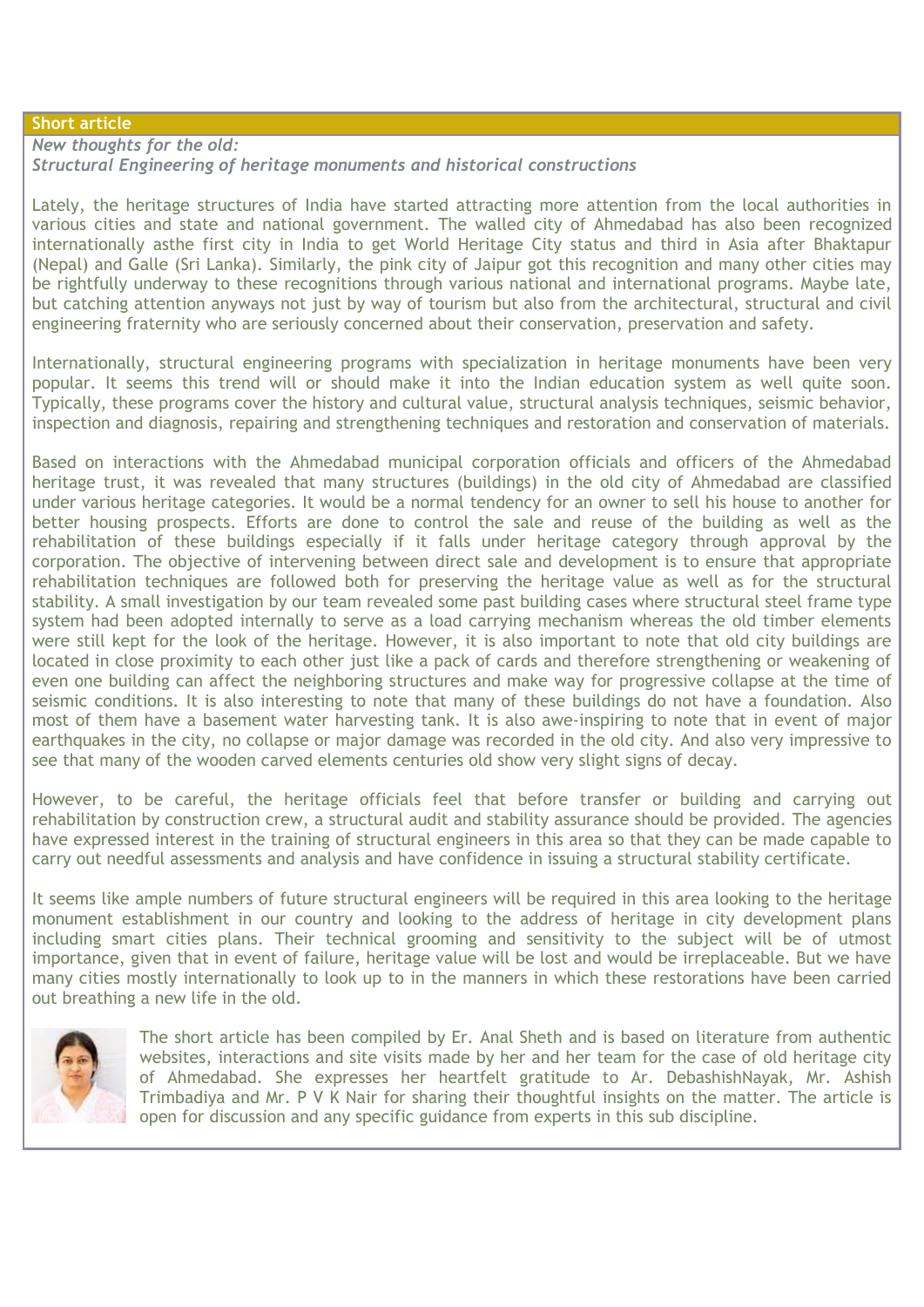# **FUJI** Creating foundations of excellence in India

FUJI has embraced the culture of India positively and put their right foot down to bring in a comprehensive precast concrete solutions for infrastructure projects all around India.





#### FUJI Silvertech Concrete Pvt. Ltd.

4th Floor, House No. 5, Magnet Corporate Park, Near Sola Flyover, SG Road, Thaltei, Ahmedabad - 380 054, Phone: +91 79 4021 0000 · Email: info@fujisilvertech.com · www.fujisilvertech.com